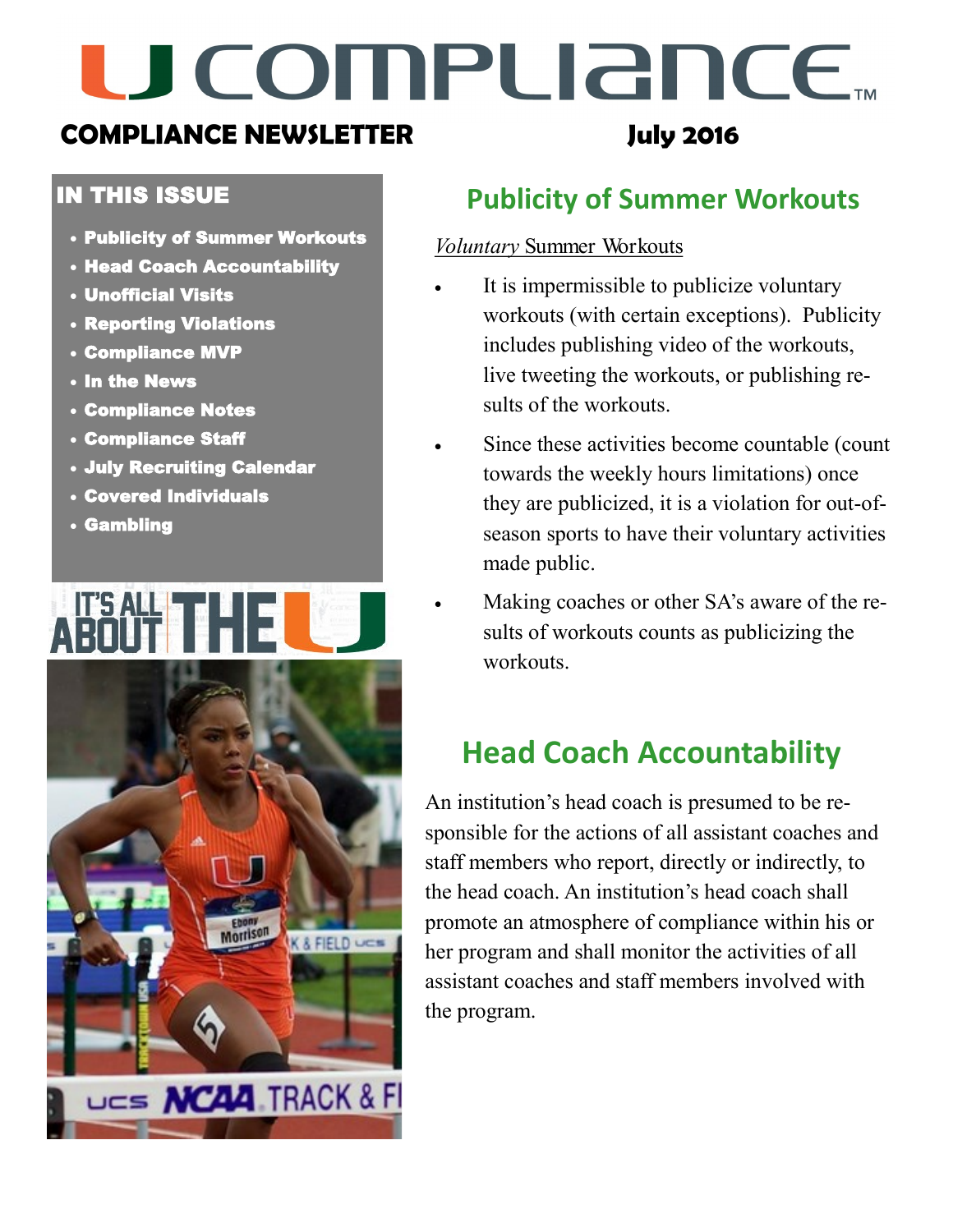# U COMPUANCE...

### **Unofficial Visit Reminders**

All unofficial visits to the University of Miami must take place during permissible recruiting calendar dates outside of dead periods. Additionally, while non-coaching institutional staff members are permitted to meet with prospective student-athletes on-campus, it is not permissible to facilitate these meetings off campus. For example, if a prospective student-athlete is a senior in high school and the coaching staff would like to have a permissible off-campus contact at a restaurant, it would be impermissible for any institutional staff member but a head coach or assistant coach to be present at the meal.

Additionally, all unofficial visits need to be logged in JumpForward upon the conclusion of the visit. As a reminder, a form needs to be submitted each month to the compliance office if no unofficial visits have occurred during the month. This form will allow the coaching staff to indicate that no unofficial visits have occurred during the respective month, and to increase our documentation efforts.

#### **COMPLIANCE MVP**

This month's compliance MVP comes to us from the diving staff. We would like to thank Cheyenne for being proactive about compliance questions, and working with our staff.



Cheyenne Cousineau

IT'S ALL ABOUT THE I DEMICS . LIFE . ATHLETIC

### **Reporting Violations**

Violations are an unfortunate aspect of compliance and they are to be taken seriously. If you suspect that a violation may have occurred, you should report it to your immediate supervisor. However, if you know that a violation has occurred, it is not enough to report the violation to just your immediate supervisor. If you know of a violation, it needs to be reported to any of the following individuals: our Athletic Director Blake James, Deputy Director of Athletics/SWA Jennifer Strawley or Sr. Associate Athletic Director of Compliance Craig Anderson.

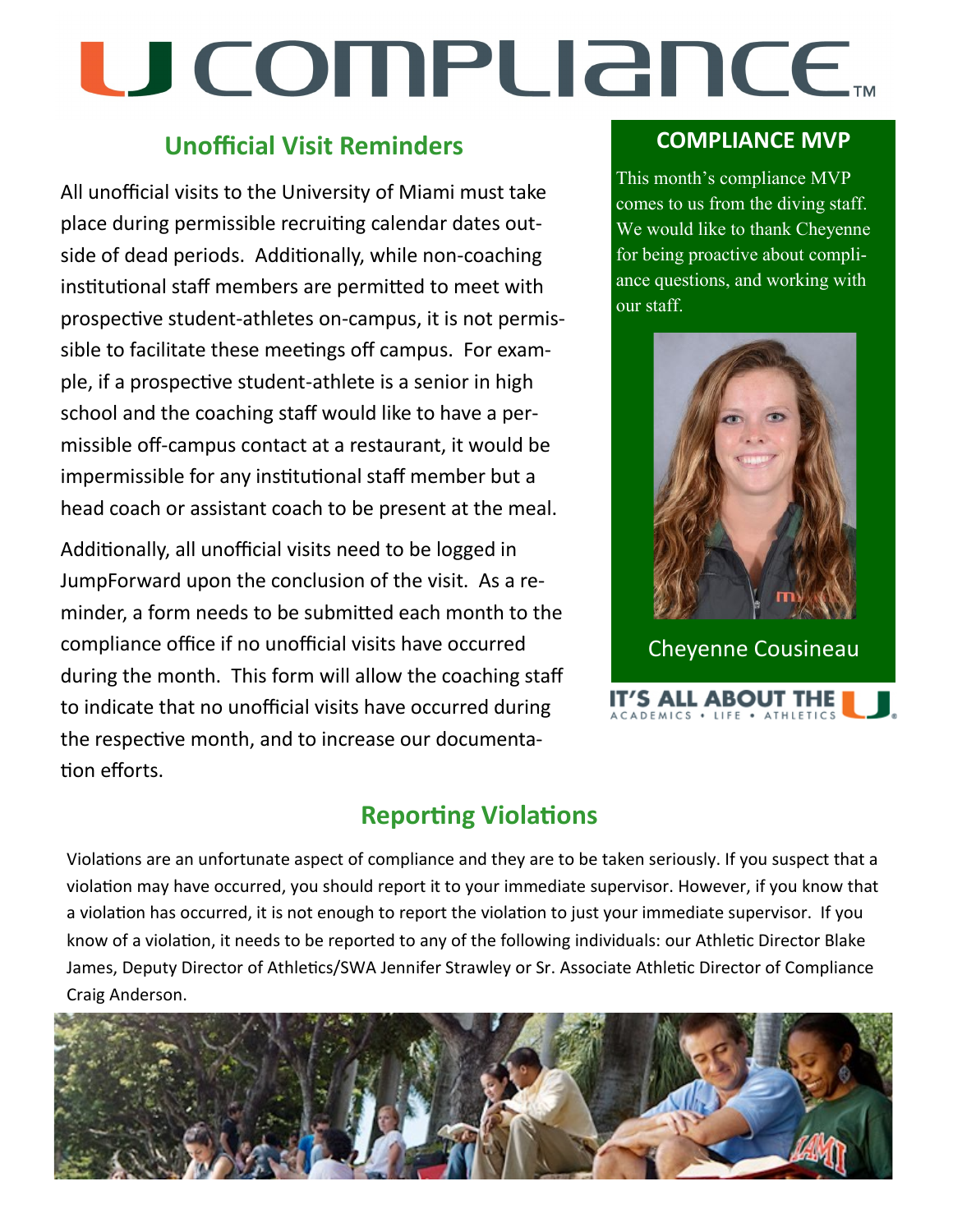# U COMPLIANCE.

#### **COMPLIANCE UPDATES**

All issues dealing with studentathletes and academics need to be run through academic support services. No institutional staff member other than these individuals and tutors should be helping studentathletes with homework assignments, quizzes or tests. Should you have any questions as to what is permissible concerning academic support, please contact academic support services.

#### **COMPLIANCE STAFF**

**Craig Anderson**  Sr. Associate Athletic Director for **Compliance** craig.anderson@miami.edu | ext. 5542

#### **Dan Raben**  Assistant Athletic Director for **Compliance**

d.raben1@miami.edu | ext. 8457

#### **Sheri Dooley**

Associate Compliance Director, Student Services s.dooley@miami.edu | ext. 4428

**Megan Klein** Assistant Compliance Director, Education Megan.klein@miami.edu| ext. 8232

**Scott Cypen** Assistant Compliance Director, **Monitoring** S.cypen@miami.edu | ext. 2844

#### **IN THE NEWS:** *Satellite Camps*

With football camps being a recent hot topic in college athletics, knowing the difference between the types of camps being held, and which ones are indeed permissible is important.

An institutional camp is one that is owned or operated by the member institution or a member of the institution's athletic department, and places special emphasis on particular sport with instruction, practice, and/or competition. An institutional camp must be open to all entrants, limited only by number, age, grade, or gender. For FBS institutions, the camps must be held during two 15 day periods in the months of June and July.

A camp that does not meet the definition of an institutional camp is considered a noninstitutional camp, otherwise known as "satellite camps". Institutional football coaches, or non-coaching football staff members may be employed at noninstitutional camps so long as a meaningful instructional component is present and it is in accordance with the restrictions listed above.

These "satellite camps" have sparked a long debate between conferences and schools across the country. With the defeat of the recent NCAA proposal to prohibit these types of camps, college coaches and staffs are free to continue working them.